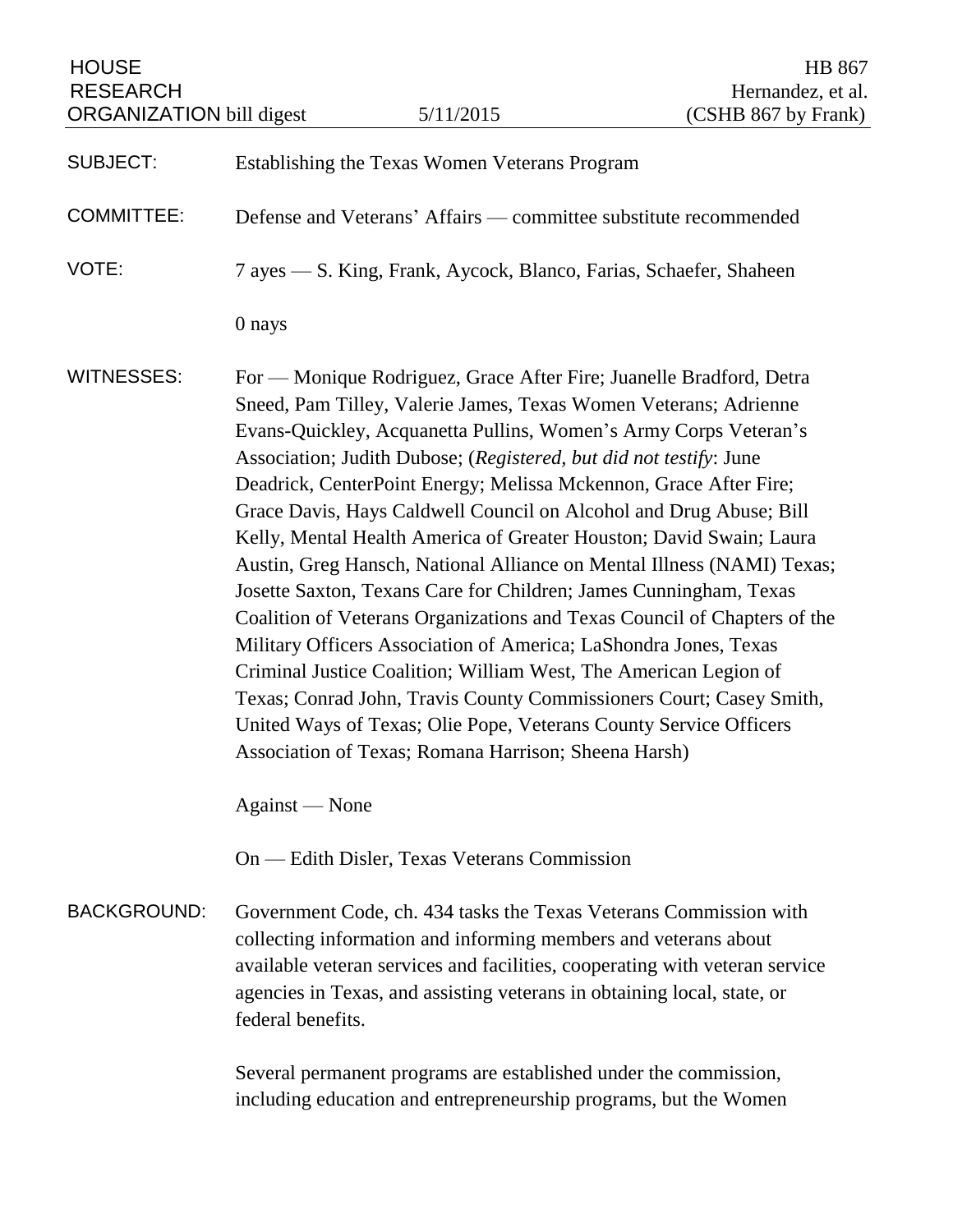## HB 867 House Research Organization page 2

Veterans Initiative is a temporary program. There are currently more than 190,000 women veterans in Texas, the fastest-growing veteran demographic in the state.

DIGEST: CSHB 867 would establish the Texas Women Veterans Program in the Texas Veterans Commission. The program's stated mission would be to ensure that women veterans in Texas have equitable access to federal and state veterans' benefits and services.

> The program would be attached to the office of the executive director for administrative purposes, and the bill would require the executive director to designate a women veterans coordinator for the state.

The duties of the program would include:

- providing assistance to women veterans in Texas;
- performing outreach to improve the awareness of women veterans of their eligibility for federal and state veterans' benefits and services, and public awareness about gender-specific needs;
- assessing the needs of women veterans for benefits and services;
- reviewing programs, research projects, and other initiatives designed to address the needs of women veterans in Texas;
- making recommendations to the executive director about improvement of benefits and services to women veterans;
- incorporating issues concerning women veterans in commission planning regarding veterans' benefits and services; and
- recommending legislative initiatives and development of policies on the local, state, and national levels to address issues affecting women veterans.

The bill would require the program to collaborate with federal, state, county, municipal, and private agencies that provide services to women veterans and share information with them regarding opportunities for women veterans. The bill also would require the program to work with these entities to create conferences, seminars, and training workshops to provide guidance and direction to women veterans who are applying for